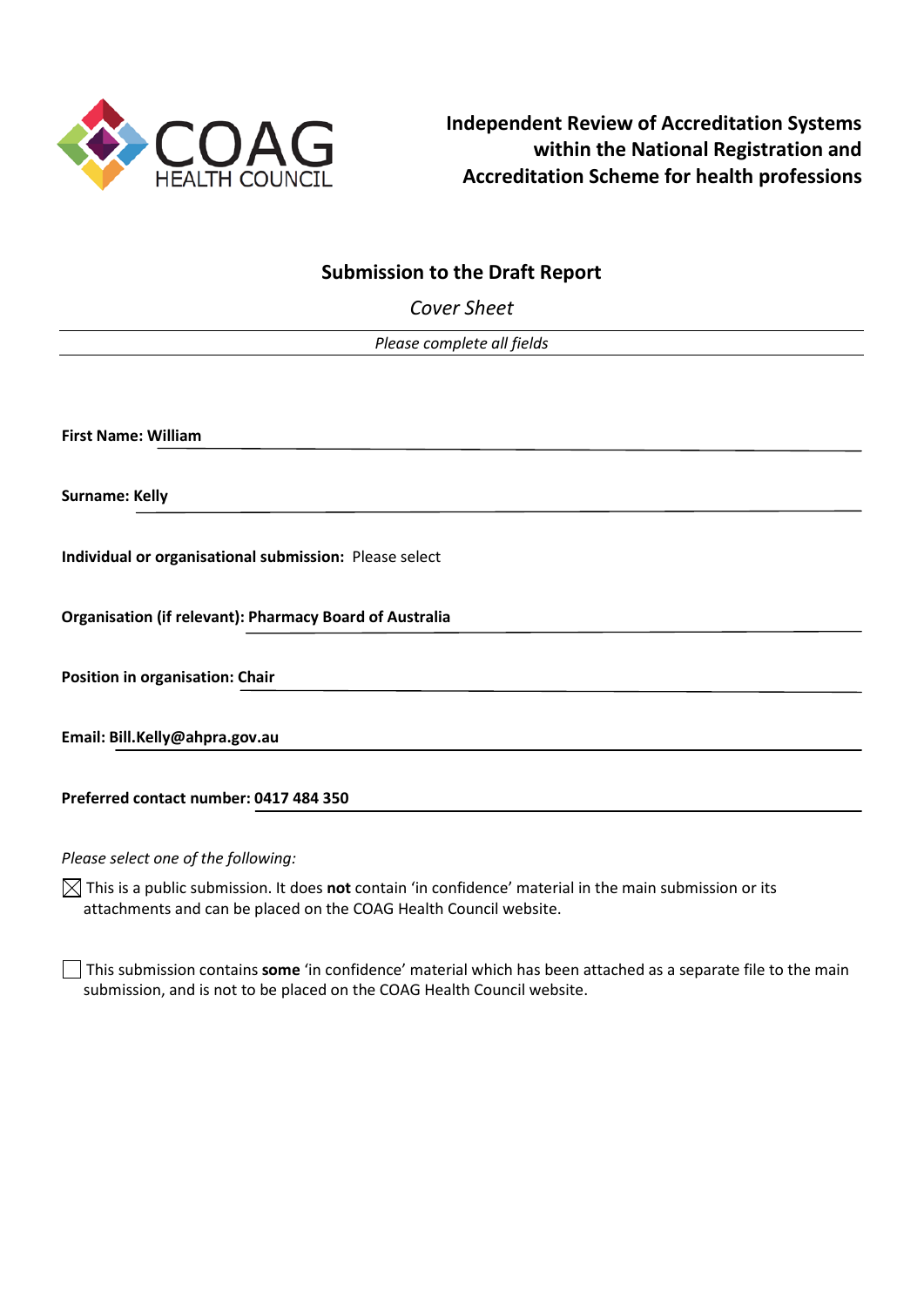

# **Pharmacy Board of Australia Response to the Draft Report of the Review of Accreditation Systems within the National Registration and Accreditation Scheme for health professions**

### **Introduction**

The Pharmacy Board of Australia (the Board) is pleased to provide an independent submission in response to the Draft Report of the Accreditation Systems within the National Registration and Accreditation Scheme (National Scheme) for health professions (Draft Report).

The Board has confidence in the National Scheme and the balance of dynamic tension that exists in the current governance structure. The Board recognises that the Independent Reviewer's primary consideration is to propose accreditation reforms which will best contribute to achieving the objectives of the National Scheme.

The Draft Report acknowledges that the creation of the National Scheme is unique and the consolidation of 75 acts of Parliament and 97 separate health profession boards is a substantial achievement. It should not be forgotten that prior to the National Scheme there were, for many of the health professions, accreditation requirements for programs of study overseen by each state / territory board. The current National Scheme serves the profession of pharmacy well and there is no evidence provided that problems exist with respect to governance, risk-based processes, training and policies, overseas assessments or examination processes.

The Board is confident that the collaborative work undertaken between the National Boards and Health Professionals Accreditation Collaborative Forum (HPACF), with appropriate support from Australian Health Practitioner Regulation Agency (AHPRA), can be achieved by using and strengthening existing NRAS structures and expertise. The Board proposes a strengthened option 1 in which a governance committee is formally constituted, comprising members from accreditation councils (which have the necessary accreditation expertise) national boards; education providers; health service providers; consumers; and AHPRA. This could be achieved through legislative or policy change or by direction of the Ministerial Council. This option would deliver the outcomes that the Independent Reviewer is seeking for the accreditation system with minimal disruption and no additional bureaucracy. It would also maintain and maximise existing structures, expertise and working relationships. We expand upon this in our submission.

Now in its seventh year, the National Scheme continues to be fully funded by registrants' fees. Using existing mechanisms and current funding arrangements, the National Scheme is now consolidating and implementing many of the procedures and processes that the National Boards, the Accreditation Councils and AHPRA have designed to improve the accreditation processes. Significant momentum has been gained over the past 12 months particularly through the HPACF to allow cross-professional collaboration. This is evidenced by the Australian Pharmacy Council, the Australian Nursing and Midwifery Council and the Australian Medical Council now being co-located and working on at least four joint projects to standardise accreditation matters across the professions.

The Board supports many of the recommendations of the Independent Reviewer as detailed in our submission. For example; funding principles should be developed to guide the setting of fees and charges; cross profession policies and guidelines to improve the efficiency of the accreditation process; outcomes based approaches to accreditation standards; and the use of common domains and consistent assessment approaches.

The Board does not support Option 3 as it disrupts the critical link between registration and accreditation. Our proposed governance option, a strengthened option 1, as detailed in our submission, has been tested against and meets the principles espoused by the Independent Reviewer. Specifically the Board does not support recommendation 14 and the associated recommendations. Implementation of these recommendations would separate the responsibility for accreditation functions from that of regulation of individual practitioners. The separation of setting accreditation standards from the Board's regulatory functions removes its oversight of pharmacy education and outcomes. The Draft Report does not provide a compelling case for the reforms proposed in Option 3 with respect to improvements in public safety or meeting the six objectives of the National Scheme.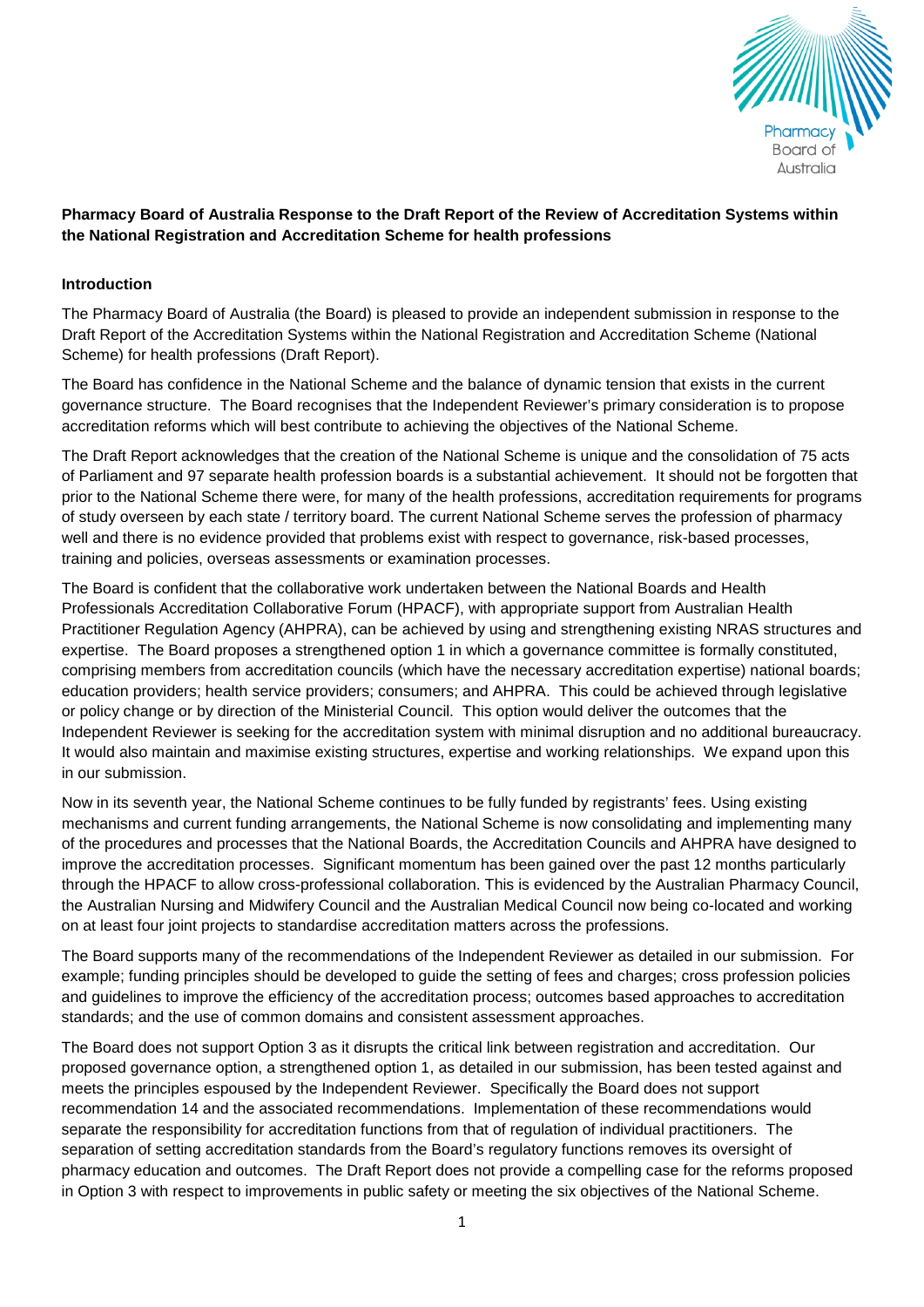The Board notes that there are a number of comments and clarifications related to the Draft Report which have been addressed in the Joint Response from AHPRA and National Boards and the Board supports these. The pharmacy specific comments and clarifications about inaccuracies in the Draft Report are addressed in an attachment to the Board's submission. The Board notes that the Australian Pharmacy Council will also provide a number of comments and clarifications on the Draft Report about the accreditation of pharmacy education in its submission which the Board also supports.

In its proposal for a strengthened option 1, the Board has highlighted that the desired outcomes may be achieved utilising existing mechanisms of the National Scheme. This option would provide an efficient, effective, economic, and pragmatic approach to address accreditation without altering existing governance arrangements. The Board is committed to maintaining a close working relationship with AHPRA, other National Boards and their respective Accreditation Councils/Committees to ensure the ongoing success of the National Scheme.

If you wish to discuss this further, please do not hesitate to contact me on 0417 484 350 or email on [bill.kelly@ahpra.gov.au](mailto:bill.kelly@ahpra.gov.au)

Yours sincerely

**William Kelly** Chair, Pharmacy Board of Australia 16 October 2017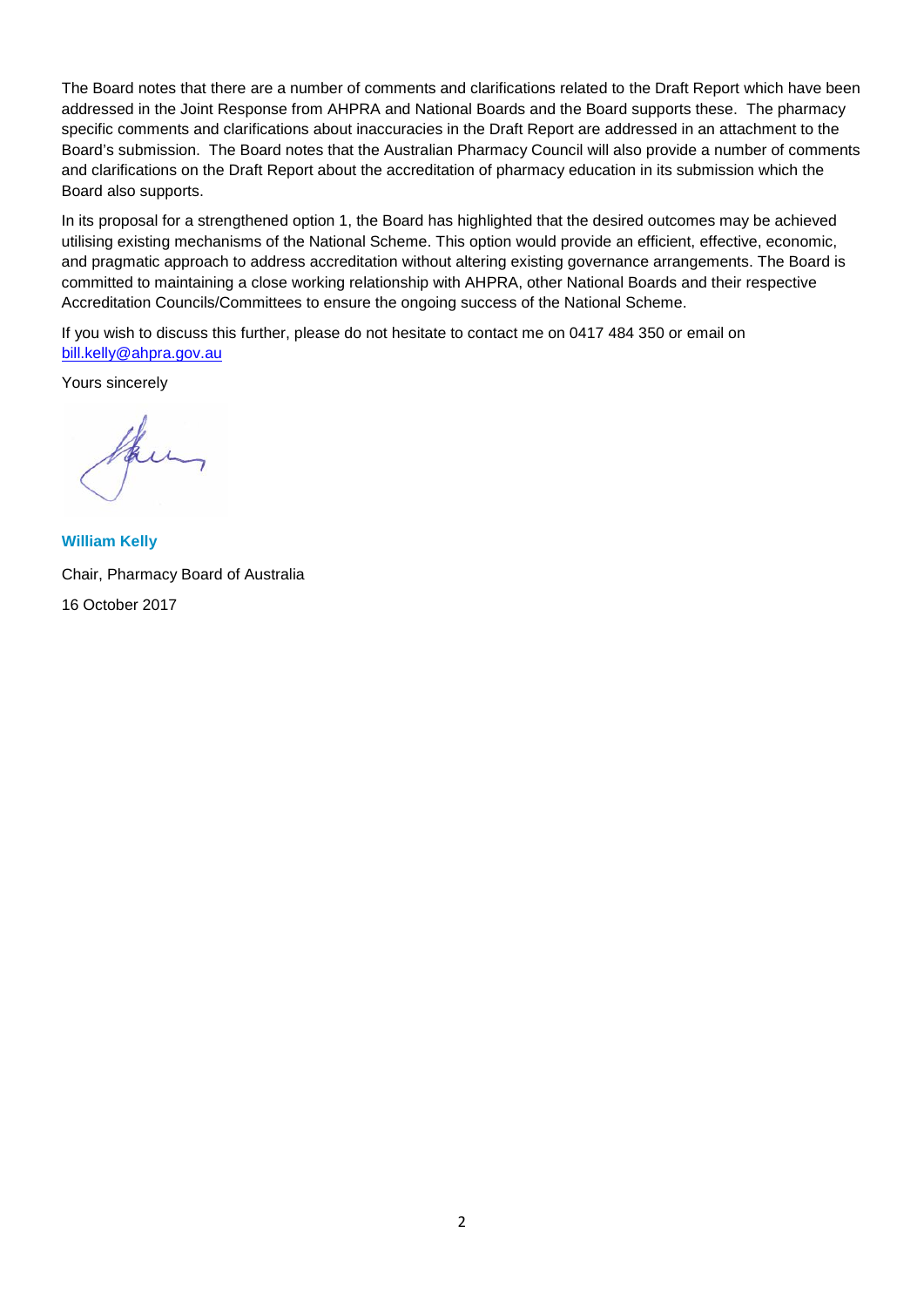# Review of Accreditation Systems within the National Registration and Accreditation Scheme

# Draft Report - Submission Template

#### Funding the accreditation system

The Review has examined opportunities to improve transparency and accountability, minimise duplication and reduce costs through greater efficiency and effectiveness. In doing so, it has undertaken a financial assessment of the accreditation system, including the fees charges by accreditation authorities as well as the expenditure they incur in the exercise of their functions. It has also undertaken a consideration of the fees and costs of other like systems.

There are many complexities involved in comparing the cost of accreditation across jurisdictions (both in Australia and overseas) due to the differing nature of health practitioner registration schemes and accreditation arrangements, intersections with other parts of public systems and different funding methodologies. Despite these differences, the Review has concluded that:

- There are elements within comparator international regulatory systems which can inform improvements in Australia and they need to be addressed in a continuous cycle of improvement and review.
- Assessment of the cost effectiveness of the National Scheme can only be achieved once there is a consistent and transparent funding and accounting framework.

The Review is recommending the adoption of consistent accrual accounting and business standards and the development of a single set of funding principles to guide the setting of fees and charges for accreditation and the application of a transparent cost recovery policy and methodology. The Commonwealth's model of public Cost Recovery Implementation Statements should also be employed when levies and charges for accreditation activities are to be set.

*Specific draft recommendations are 1, 2 and 3 in the Draft Report.*

# *Response –* You are invited to respond to the general directions proposed in Chapter 3 of the Draft Report and any or all of the specific recommendations.

The Pharmacy Board of Australia supports recommendations 1 and 3. Funding principles should be developed to guide the setting of fees and charges and to inform consistent and comparable accreditation activity information and financial data for inclusion in National Scheme reporting. The Pharmacy Board of Australia broadly supports recommendation 2 that cost recovery is a goal, however it notes that under the Independent Reviewer's preferred Option 3 cost recovery may result in significant cost increases. This will need to be carefully managed.

The current National Scheme, including the financial contributions made by National Boards to Accreditation Councils to deliver their accreditation functions is fully funded by practitioners' registration fees. As the corporate entity accountable for the use of these fees, the Pharmacy Board of Australia does not have the additional financial capacity to provide further funding for accreditation.

It is also unclear how the individual Boards' funding contributions to the Health Education Accreditation Board under Option 3 would be determined. The draft Report does not provide financial evidence that option 3, preferred by the Independent Reviewer would be more cost effective than the current system, and the Pharmacy Board of Australia does not believe that it would be. The health professions work in an evidence-based environment and there is a lack of evidence to support the contention that the preferred option is more cost effective than the current model.

The Review team have not completed any costing to demonstrate the cost of Option 3 and there is no evidence that fees will reduce. This is particularly true for the Pharmacy Profession, in which the Pharmacy Education Accreditation Standards (PEA Standards) already achieve a large number of the outcomes highlighted as desirable in the draft Report's recommendations. Therefore any costs associated with proposed changes to accreditation may not actually achieve better outcomes but could potentially still increase fees The PEA Standards are outcomes based; occur on a 5-year cyclical basis utilising a risk based approach should issues be identified; require interprofessional education; require clinical placements to occur in a variety of settings; and demonstration of the involvement of consumers (students and employers) in the design and quality improvement activities of the program.

In addition, the Pharmacy Board of Australia has conducted (and continues to conduct) significant quality assurance evaluations to ensure the delivery of robust assessment processes. The draft Report has presented no evidence that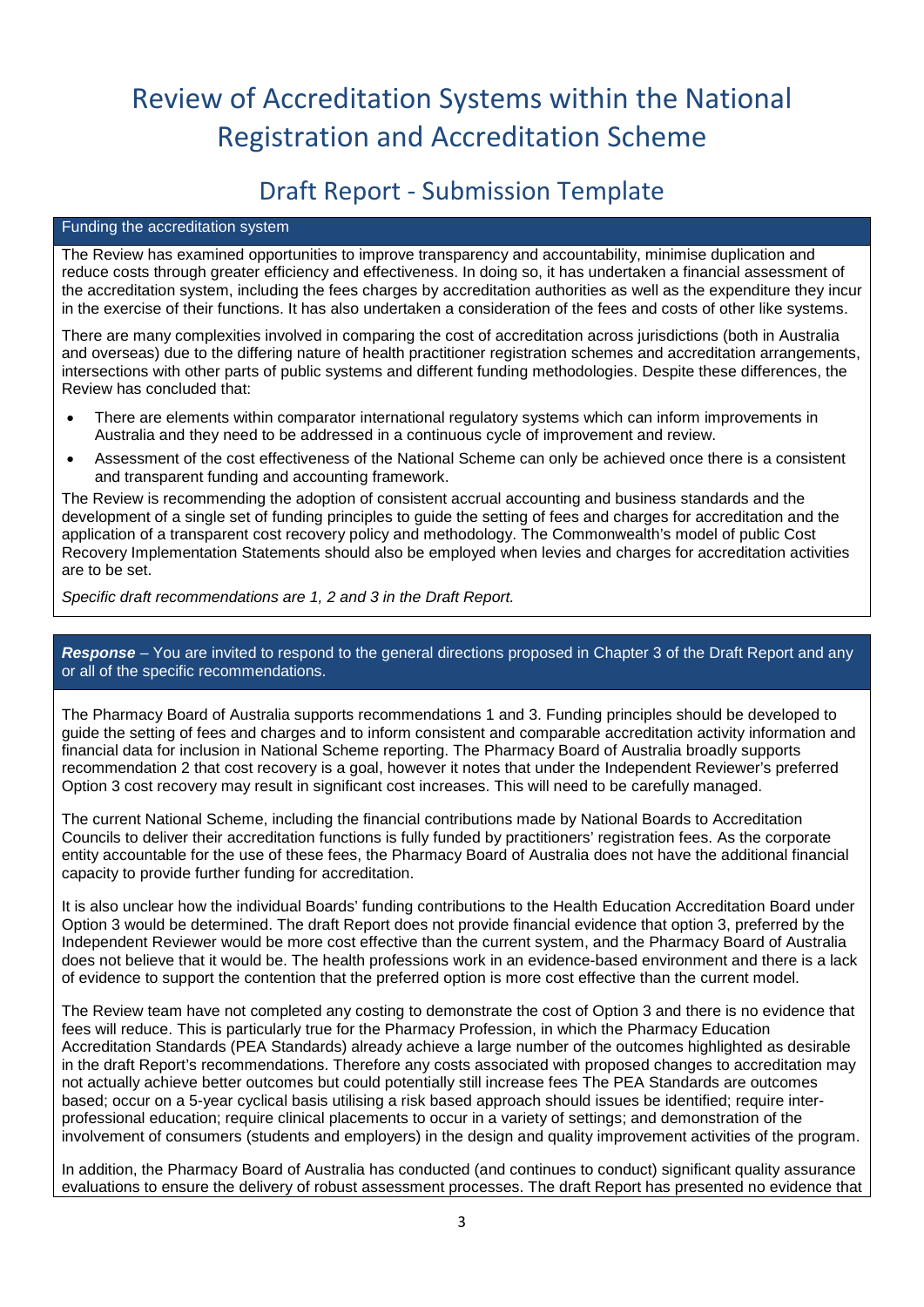*Response –* You are invited to respond to the general directions proposed in Chapter 3 of the Draft Report and any or all of the specific recommendations.

they are deficient and that change is required. The Pharmacy Board of Australia is confident in the existing approach and questions the need for change to an unsubstantiated new model when the costs of change may be substantial.

The draft Report has suggested that professions with internships would be required to justify their reasons with Regulatory Impact Statements and Business Cases. Whilst the Pharmacy Board of Australia supports the need for transparency, it believes both patient safety and cost considerations already provide evidence to support retaining this opportunity to learn in a supervised environment before graduates are able to practise on their own.

Removing pharmacy internships and incorporating the equivalent supervised practice experience into undergraduate pharmacy programs would require governments to fund, and students to pay for, an additional year of study.

Under the current intern arrangements, the supervised practice of the separate intern year is funded by employers. With no income available to students for an additional year of study, universities would likely have to pay for clinical placements for students to provide the additional undergraduate clinical training.

The current challenge of accommodating undergraduate clinical placements would also render an additional year of study, rather than an internship, unsustainable for the pharmacy profession and might also increase the cost of those placements available resulting directly from supply and demand. Consistent with this, international trends indicate more countries are moving towards internships which reduce the cost of the degree programs and students. The question of pharmacy education models is one that the Board will be leading with the APC in the near future.

The Pharmacy Board of Australia does not support the use of Cost Recovery Implementation Statements (CRIS). This approach is designed for use by Commonwealth government departments and organisations with significant procedural complexity and quantum of funding. Application of the CRIS to the accreditation of the health professions would be an unnecessarily bureaucratic and costly approach.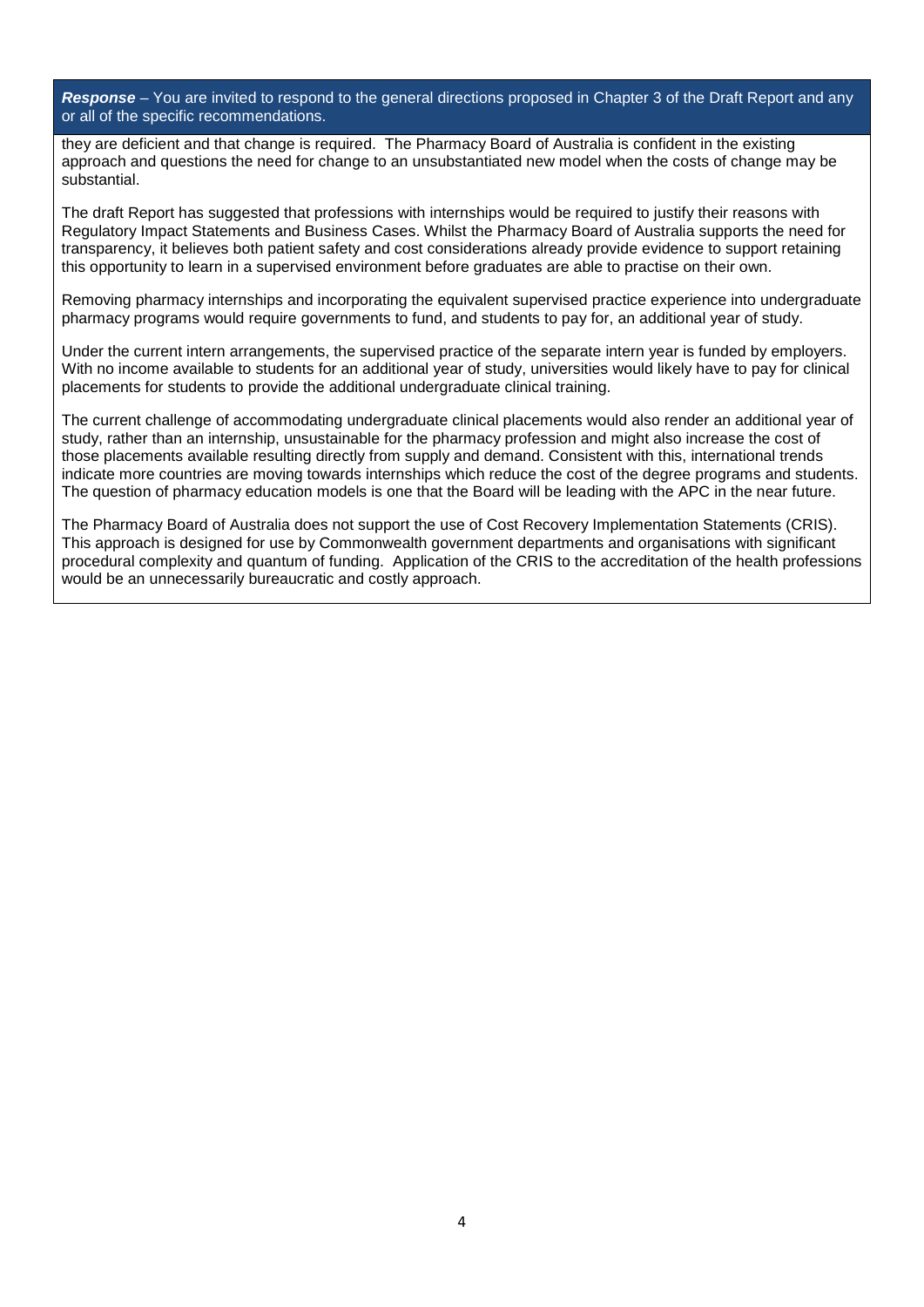#### Improving efficiency

The accreditation system requires sound and fit-for-purpose processes which are designed to reduce complexity and unnecessary duplication, increase clarity and transparency and reduce cost within the system. Each step of an accreditation process has direct resource implications for both education providers and accreditation authorities (and indirect cost implications for students, practitioners and consumers). Greater commonality in accreditation standards, terminology, assessment processes and reporting requirements across the professions, as recommended by this Review, should create opportunities for greater efficiency and effectiveness in the accreditation of education programs and providers.

There are also opportunities to streamline processes that currently overlap with regulators who operate outside the National Scheme. While the education sector regulatory authorities, the Tertiary Quality Standards Agency (TEQSA) and the Australian Skills Quality Authority (ASQA), have different overarching purposes and foci for accreditation, their underlying domains and processes are largely the same and intersect with National Scheme regulators at the point of health education. Clarification and separation of roles and responsibilities should further reduce duplication, costs and administrative burdens.

*Specific draft recommendations are 4 and 5 in the Draft Report.*

*Response –* You are invited to respond to the general directions proposed in Chapter 4 of the Draft Report and any or all of the specific recommendations.

The Pharmacy Board of Australia gives qualified support of:

- cross profession policies and guidelines across all professions to improve the efficiency of the accreditation process, and
- cross profession policies and guidelines to improve the quality and performance of assessment panels.

The use of cross-professional assessment panels is supported by the Pharmacy Board of Australia, provided that there is sufficient profession specific input to ensure that the safety of the public can be maintained through high quality education and training. This support is given in context that the existing accreditation processes and decisions for the pharmacy profession are operating successfully, as evidenced by the lack of appeals and thorough quality assurance processes.

The Pharmacy Board of Australia notes that its accreditation body, the Australian Pharmacy Council has, as a significant participant in the Health Professions Accreditation Collaborative Forum (HPAC) been actively involved in developing cross-professional policies, guidelines and standards. This has included, among other projects, work on Inter-professional Accreditation Standards.

The Australian Pharmacy Council, the pharmacy accrediting body, has an agreement with TEQSA but they have two distinct functions and the regulatory overlap between TEQSA, ASQA and the Australian Pharmacy Council is in fact smaller than suggested by the Draft Report. TEQSA and ASQA provide more generalised education standards whereas APC provided profession-specific accreditation standards, approved by the Pharmacy Board of Australia. This is well supported by the fact that 33 of the 36 APC accreditation standards are program specific and are not tested by TEQSA.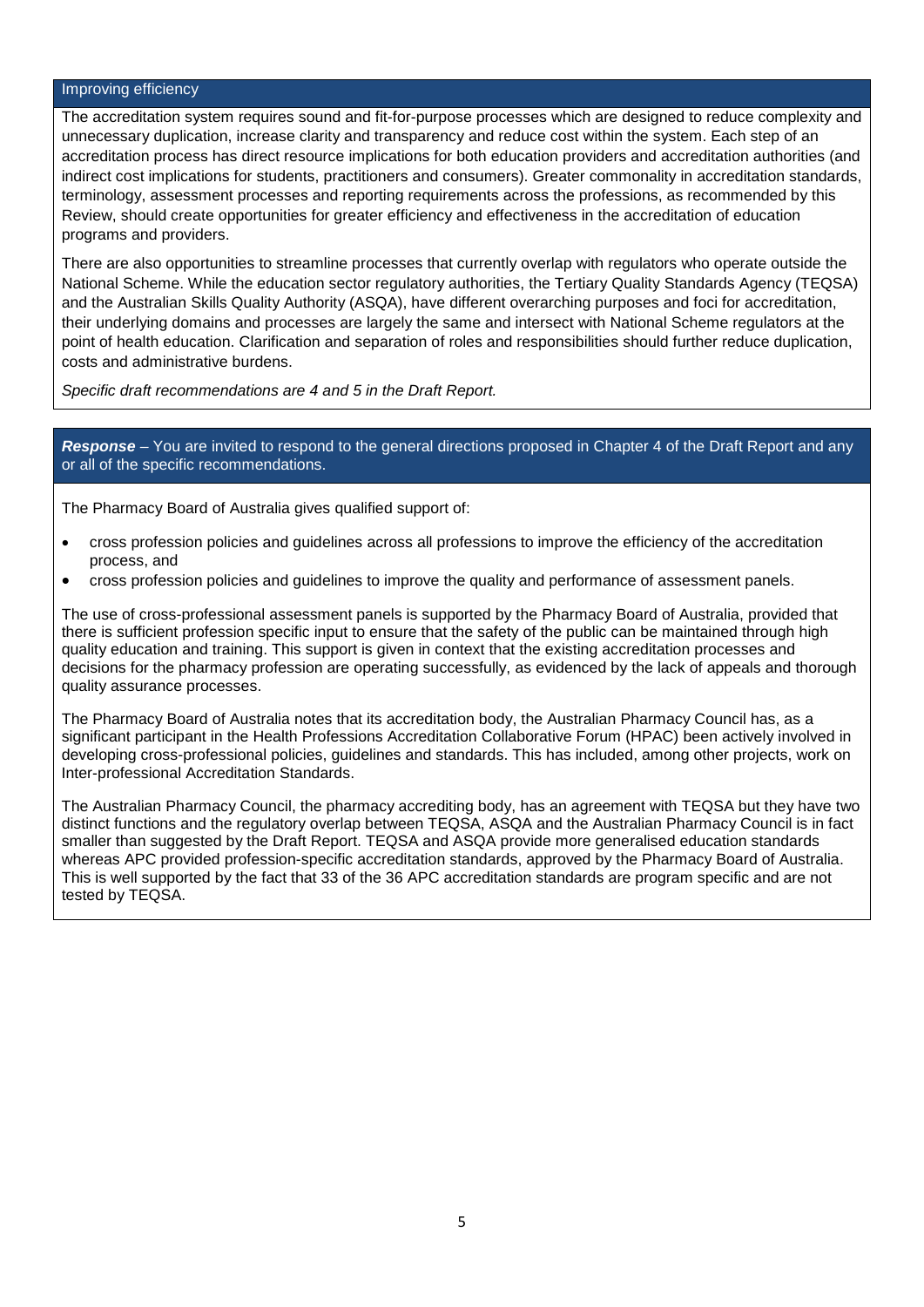#### Relevance and responsiveness

The health education system is critical in delivering a health workforce that is responsive to emerging health and social care issues and priorities. Education providers are guided by accreditation standards and competency standards in designing contemporary programs of study. The Review has explored the constraints created by the existing accreditation regulatory system, together with opportunities to deliver relevant and responsive health education programs which align with the National Law objectives. The Review has identified a number of key enablers:

- Adoption of outcome-based approaches for accreditation standards.
- Encouragement of innovative use of technological and pedagogical advances such as simulation-based education and training in the delivery of programs of study and a common, cross-professional approach to the inclusion of interprofessional education as a mandatory requirement in all accreditation standards.
- A requirement that clinical placements to occur in a variety of settings, geographical locations and communities, with a focus on emerging workforce priorities and service reform.
- Adoption of a common approach to the development of domains and learning outcomes for competency standards for professions that ensures relevance to contemporary health care needs.

The Review has also explored the issue of what 'work ready' means. Clarification is required on the differences between the normal induction, support, orientation and mentoring provided by employers to assist new graduates and requirements set by National Boards that restrict the attainment of general registration on first entry into the workforce. Accordingly, the Review is proposing the need for clearer demonstration of the need for supervised practice requirements and national examinations.

*Specific draft recommendations are 6 to 11 in the Draft Report.*

### *Response –* You are invited to respond to the general directions proposed in Chapter 5 of the Draft Report and any or all of the specific recommendations.

The Pharmacy Board of Australia supports recommendations 6-8, noting that simulation is a well tried technique for developing basic skills but it is not a panacea for the development of professional skills. Simulation-based education is already widely and successfully used in the pharmacy profession but is only effective when used together with other educational tools.

Regarding recommendation 9, the Pharmacy Board of Australia has established requirements for general registration in addition to the degree qualification, based on post-graduate competencies that are addressed and assessed during the internship year. Those competency standards have been developed and agreed on by the profession.

The competencies that map to the programs of study accredited using the Australian Pharmacy Council accreditation standards are quite distinct from the competencies which map to the internship. These additional competencies can only be gained through supervised practice and completion of the internship training program. They are an essential requirement for general registration as they mitigate the risk to the public. The importance of supervised practice for the pharmacy and medical professions has been demonstrated by a number of published studies. The distinction between the competencies required for degree programs versus general registration and the benefits of supervised practice are further illustrated in the joint response shown below.

With regards to Recommendation 11, there is no evidence to support this change, noting that the Pharmacy Board of Australia has conducted and continues to conduct significant quality assurance work to support the delivery of a robust assessment process. There is no evidence that the existing assessment processes are deficient. We are confident in this approach and the costs of change may be substantial.

In addition, the Pharmacy Board of Australia generally supports the Joint Response from AHPRA and National Boards to recommendations 6 to 11, namely:

#### "Registration requirements

Recommendations 9 – 11 address registration requirements such as intern programs, supervised practice and examinations. We have concerns about the focus on registration, rather than accreditation, and that these recommendations take insufficient account of the deliberate design of the National Law, international practice and statutory safeguards against unwarranted restrictions on practice. Some National Boards have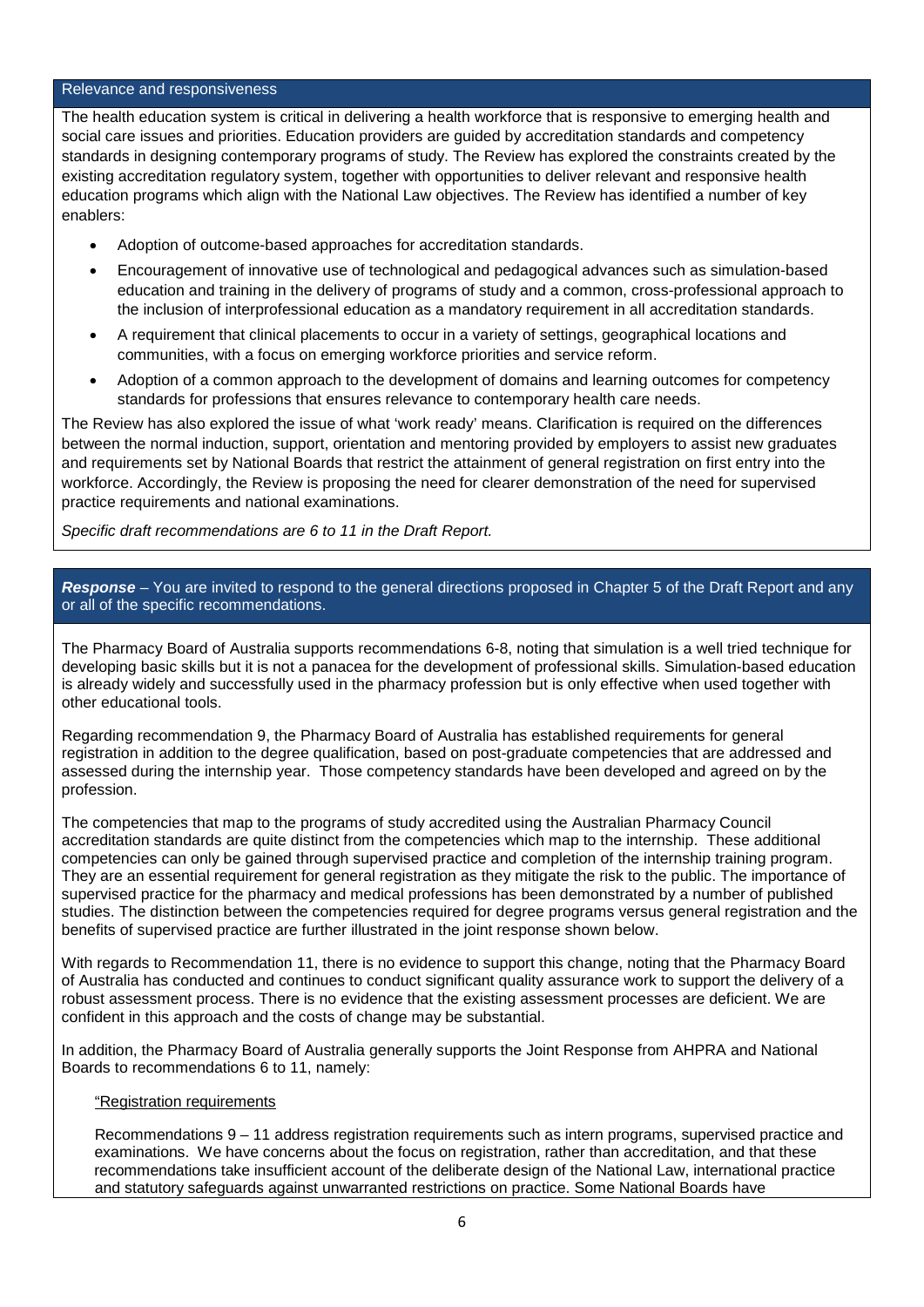*Response –* You are invited to respond to the general directions proposed in Chapter 5 of the Draft Report and any or all of the specific recommendations.

established registration requirements to respond to specific risks to the public. The requirements generally reflect international practice by comparable regulators. They were established in accordance with the National Law and the procedures for the development of registration standards, following wide ranging consultation, impact assessment and final approval by Ministerial Council, safeguarding against unwarranted restrictions on practice.

The regulatory framework of the National Law deliberately provides for flexible pathways to registration. Provisional registration **enables** individuals who are **qualified** for general registration to **register and enter the paid workforce** before they have the depth of experience required to practice fully without supervision of some areas.

We support strengthening transparency and accountability and in this context, the procedures for development of registration standards could be updated to require National Boards to clearly articulate the need for supervised practice requirements and national examinations. The current requirements for intern programs and examinations are regularly reviewed, and these review processes could also provide an opportunity to better articulate the reasons for relevant requirements.

Interns are not students – they are employees who need some structured supervision to protect the public. The use of internships in the medical and pharmacy professions is international practice and interns make a valuable contribution to the health workforce. However, there may be potential to explore outcome-based approaches that consider skills acquisition and how capability for practice can be demonstrated rather than time-based models. Covering the current content of intern programs in pre-registration programs of study would be a substantial change involving significant time and resources with a corresponding impact on health education, health workforce supply and health service delivery. It would also be a substantial departure from international practice.

Recommendation 10 would broaden the definition of *program of study* in the National Law. The proposed change would substantially increase cost, may have significant unintended consequences and not achieve the desired outcomes. For example, it may result in individuals in the current provisional registration pathway to general registration may be eligible only for "Limited registration". Wording that better aligns with the National Law would be *If National Boards set requirements for general registration additional to domestic qualification* attainment that requires further education that is a "program of study" as defined in the National Law, these *should be accredited by accreditation authorities.*

Current evidence on good practice approaches to workplace based assessment of clinical competence for regulatory purposes shows both formative and summative approaches can be valid. Accordingly, recommendation 11 seems somewhat too prescriptive and unaligned with good regulatory practice. Sections 54 and 59 of the National Law already require these examinations to be conducted by the relevant accreditation authority unless the National Board decides otherwise. The proposed change would substantially increase cost."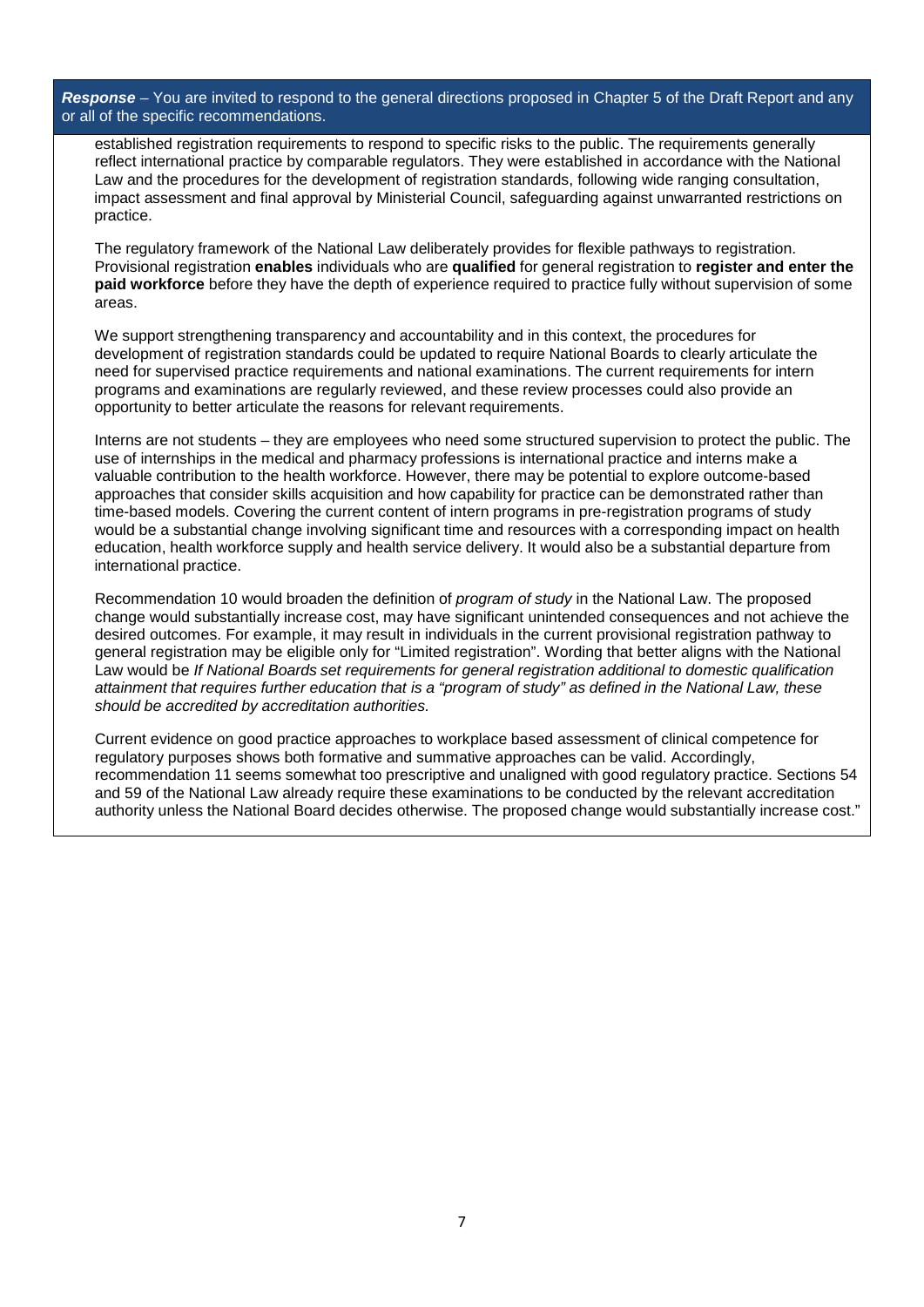#### Reforming governance - the importance of consumers

The Review considers that there should be greater consumer involvement in accreditation functions to ensure a continued focus on patient centred care and to provide an important addition to professional input. However, effective participation requires clear identification of where such involvement would provide most value and consumers will require additional support and training if they are to be expected to participate as equal members. Consumer involvement (whether it be service users, students and/or employers) in governance committees and assessment processes should be considered where it is relevant, rather than as a matter of course across all functions. Nonetheless, it should be considered in the following areas:

- In the development of professional competency standards.
- In the design of education and training programs, including curricula.
- In the assessment of programs of study and education providers as appropriate.

The Review is also supportive of the AHPRA Community Reference Group and considers that its Terms of Reference should be expanded to include a consumer perspective on accreditation.

*Specific draft recommendations are 12 and 13 in the Draft Report.*

*Response –* You are invited to respond to the general directions proposed in Chapter 6 of the Draft Report and any or all of the specific recommendations.

Recommendations 12 and 13 are generally supported by the Pharmacy Board of Australia noting that four of twelve board members are community members and that the APC also included community representation in its processes and committees.

In addition, the Pharmacy Board of Australia generally supports the Joint Response from AHPRA and National Boards to recommendations 12 and 13, namely:

"We support the general direction of recommendations 12 and 13 as broadly consistent with views we expressed in the previous joint submission. We also support the general direction of greater consumer involvement, including groups with particular health and cultural needs such as Aboriginal and Torres Strait Islander peoples.

The National Scheme has had an increasing focus on consumer involvement and engagement since it commenced. Exploring opportunities for more consumer involvement in the accreditation functions is consistent with that philosophy and direction.

We support exploring the merits and implications of any proposed changes to consumer involvement through research and evaluation before implementation."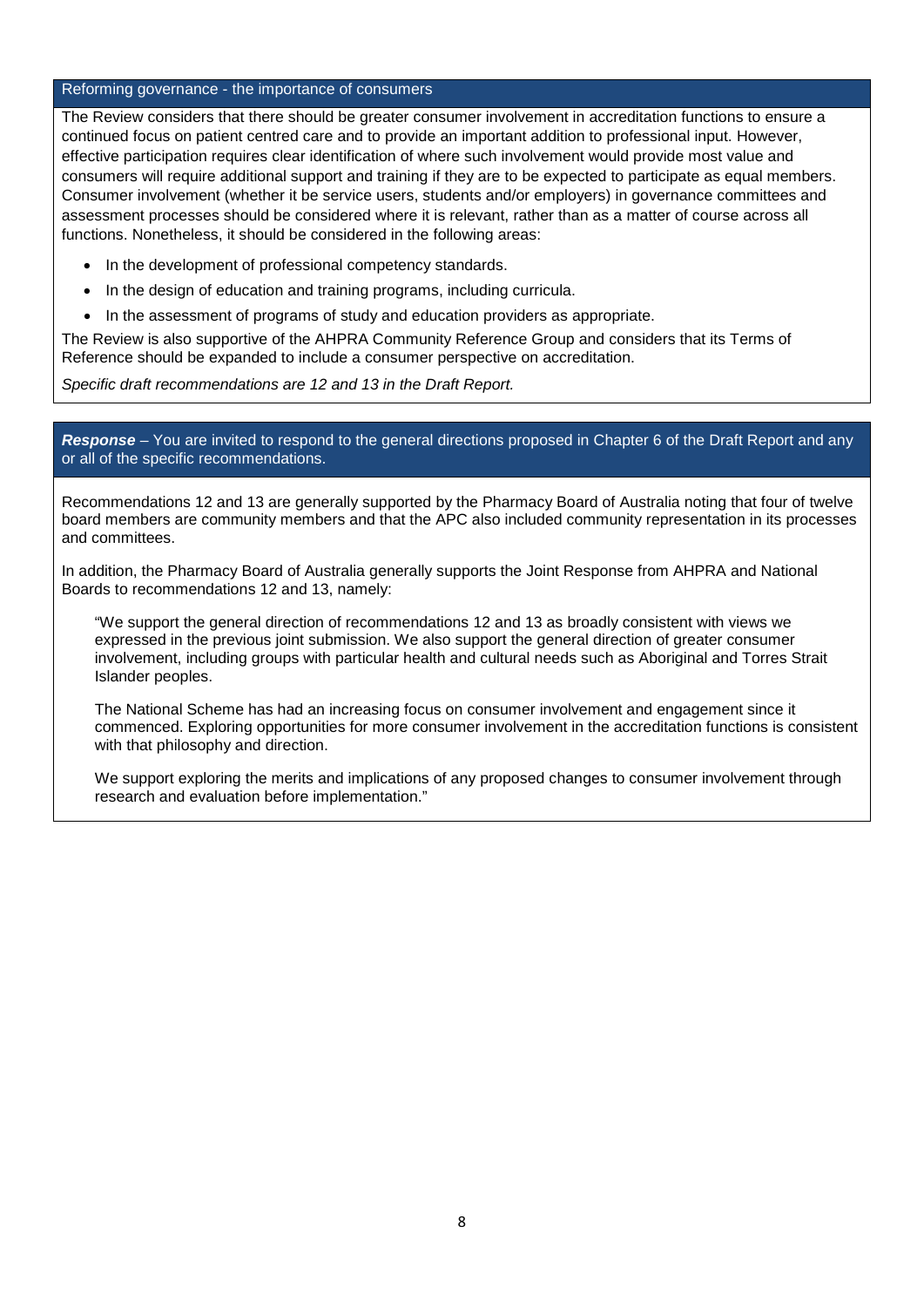#### Reforming governance - the overarching model

The Review considers that the greatest constraint to reform of the accreditation system is its model of governance. The current arrangements are unable to provide an actively regulated and managed accreditation system that delivers on all of the objectives set out in the National Law. The Review has developed three options, all drawn from submissions and its own analysis and are evaluated in detail in the draft Report.

# **Option 1 - Enhance an existing forum or liaison committee**

The first option explores streamlining the time-consuming and resource-intensive nature of the current governance arrangements through enhancing the role of an existing forum or liaison committee. A cross-professional advisory body could provide advice on common approaches to accreditation standards and processes, and develop reference and guidance documents to promote principles of consistency, efficiency and transparency. Submissions to the Discussion Paper suggested that the Health Professions Accreditation Collaborative Forum (HPACF) or the AHPRA Accreditation Liaison Group (ALG) could assume this more formalised role with membership expanded with additional representatives from consumers, education providers and jurisdictions.

# **Option 2 - Enhance the Agency Management Committee**

An option advanced in the Discussion Paper that could provide the desired integrative and determinative approach to accreditation was to expand the remit of the AHPRA Agency Management Committee (AManC). Very few submissions directly addressed this option, rather they either indicated support for another option or proposed a new one. Of those that did address the expanded AManC option, support was limited.

However, the AManC, in its supplementary submission, proposed a different role to that set out in the Discussion Paper and this has formed the basis for the configuration of the second option. The AManC proposed it could become responsible for *"…..developing strong and clear cross-professional requirements for good regulatory practice through new procedures for the development of capability and competency standards and enhancing the existing procedures for development of accreditation standards whilst respecting the profession specific standard setting function of National Boards." (p2).* Responsibilities and operations, as proposed by the AManC in its submission, could include:

- AManC, in consultation with each National Board, deciding which body will be assigned responsibility for the accreditation functions for each profession.
- AManC would create a standing committee to advise on approaches to approving programs of study, procedures for the review of accreditation arrangements, procedures for accreditation standards development and review, and procedures to support multi-profession approaches, including the development and use of professional capabilities. The committee would comprise representatives from accreditation authorities, National Boards, AHPRA and potentially other key stakeholders such as government and education providers.
- A program of study accredited by an accreditation authority being automatically deemed to be approved without the need for a decision by a National Board. A Board would retain the power to restrict a program's approval for registration, including imposing conditions on a program of study or on graduates' registration.

### **Option 3 – Establish integrated accreditation governance**

The third option is a governance model that separates the regulation of accreditation from that of registration and establishes a single national cross profession accreditation framework for health workforce education and training within the National Scheme. The option establishes a **Health Education Accreditation Board** with a secretariat drawn from AHPRA, to sit alongside the National Registration Boards with the following responsibilities.

- Assignment of Accreditation Committees.
- Determination of common cross-profession policies, guidelines and reporting requirements, including the fees and charges regime.
- Approval of accreditation standards across the professions that meet its policies and guidelines.
- Development and management of the relationships with TEQSA, ASQA and the Australian Commission on Safety and Quality in Health Care (ACSQHC), including agreements for the delineation of responsibilities between the respective accreditation systems and how they interact.

**Accreditation Committees** would be established and be responsible for the development of accreditation standards for approval by the Accreditation Board. Accreditation Committees would have independent responsibility for the assessment and approval of on-shore programs of study and education providers, authorities in other countries who conduct examinations for registration, programs of study in other countries and the qualifications of overseas health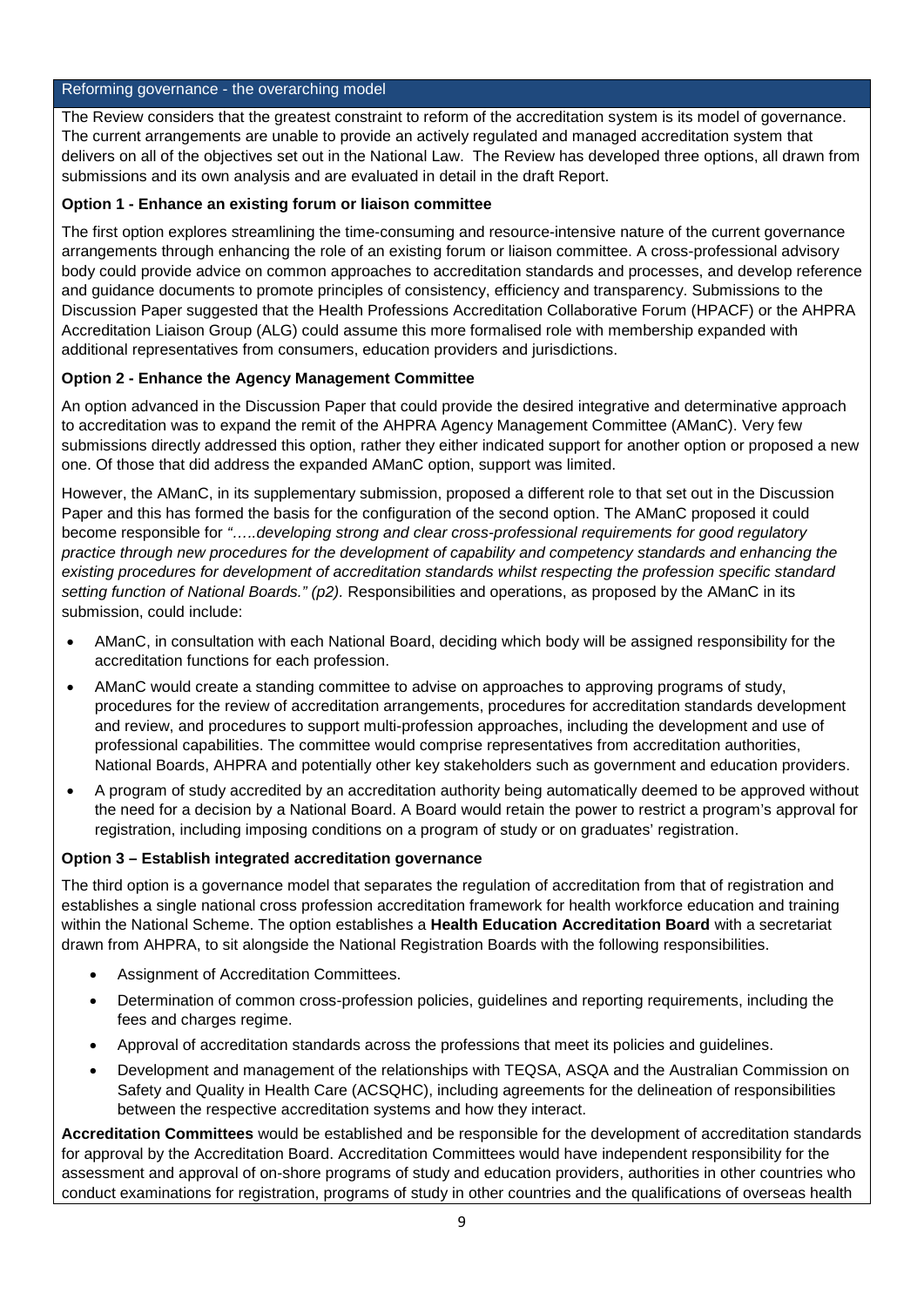#### practitioners.

Accreditation Committees would be able to be appointed within external entities, provided that decisions made by a Committee under the National Law are autonomous from the hosting entity. The external entities (such as the current accreditation councils) must establish their Accreditation Committee operations in a manner that would enable the functions to be covered in the same manner as other National Scheme entities defined in the *Health Practitioner Regulation National Law Regulation 2010.* This should not relate to the general governance and operations of the external entity beyond normal contractual requirements. External entities should be permitted to have other commercial arrangements. A Committee could be responsible for accreditation functions of more than one registered health profession where the relevant Committees agree to merge.

Profession specific competency standards should be developed by **National (Registration) Boards** and recognised under the National Law in accordance with the legislative provisions established for development of registration standards and their approval by Ministerial Council. These standards are currently developed outside of the regulatory purview of the National Scheme and yet, via the accreditation standards, they have very significant influence on the education foundation of the workforce and ultimately on health service models. This reform should strengthen the National Registration Boards' trust in the accreditation standards and in the integrity of the accreditation system more generally.

# *Specific draft recommendations are 14 to 25 in the Draft Report.*

*\* Note: As observed in the Draft Report, the NRAS Governance Review may be considering proposals for other changes that impact of the role of the AManC. It is possible that such changes could encompass it taking responsibility for some of the Ministerial Council's roles. Given this, if you wish, your response could also encompass the potential for the AManC undertaking the functions proposed for the Accreditation Board.* 

# *Response –* You are invited to respond to the general directions proposed in Chapter 7 of the Draft Report and any or all of the specific recommendations (\*refer also to the Note in the above summary).

Specifically the Pharmacy Board of Australia does not support recommendation 14 (and hence 15-18) which seeks to separate the responsibility of accreditation functions from that of regulation of individual practitioners. The setting of education standards for programs of study which lead to registration of health practitioners is intrinsically linked to ensuring they are suitably trained and qualified to practice in a competent and ethical manner. This link between registration and accreditation is in line with other similar jurisdictions to Australia (i.e. UK, Ireland, and New Zealand).

Separating the Pharmacy Board of Australia's responsibility for setting accreditation standards from its other regulatory functions will impact significantly on the Pharmacy Board of Australia's ability to fulfil its regulatory roles and will remove its oversight of standards and the outcomes of pharmacists' education.

The current Pharmacy Board of Australia members possess a breadth of experience and skills that allow it to effectively discharge its responsibility for accreditation functions. For example there are three professional members who are academics who are currently teaching or leading pharmacy and/or other health programs of study, a community member who is an expert in teaching and learning and a community member who has five years' experience as a director of a health profession accreditation council.

#### Proposed Strengthened Option 1

The Pharmacy Board of Australia proposes a strengthened option 1 in which a governance committee is formally constituted, comprising members from accreditation councils (which have the necessary accreditation expertise) national boards; education providers; health service providers; consumers; and AHPRA. This could be achieved through legislative or policy change or by direction of the Ministerial Council. This option would deliver the outcomes that the independent reviewer is seeking for the accreditation system with minimal disruption and no additional bureaucracy. It would also maintain and maximise existing structures, expertise and working relationships.

This proposed governance option meets the following eight principles espoused by the Independent Reviewer; Simplicity, Integration, Accountability, Cost, Necessity, Impact, Scope, and Flexibility.

This formally constituted committee will be able to develop common guiding principles that can be applied to all professions to replace the current system of individual profession guidelines. Under this governance option, the Committee will also be required to produce data on a regular basis (e.g. quarterly) that is provided to the Ministerial Council, the Boards, and the AManC to ensure that there are clear links between the Regulatory Operations and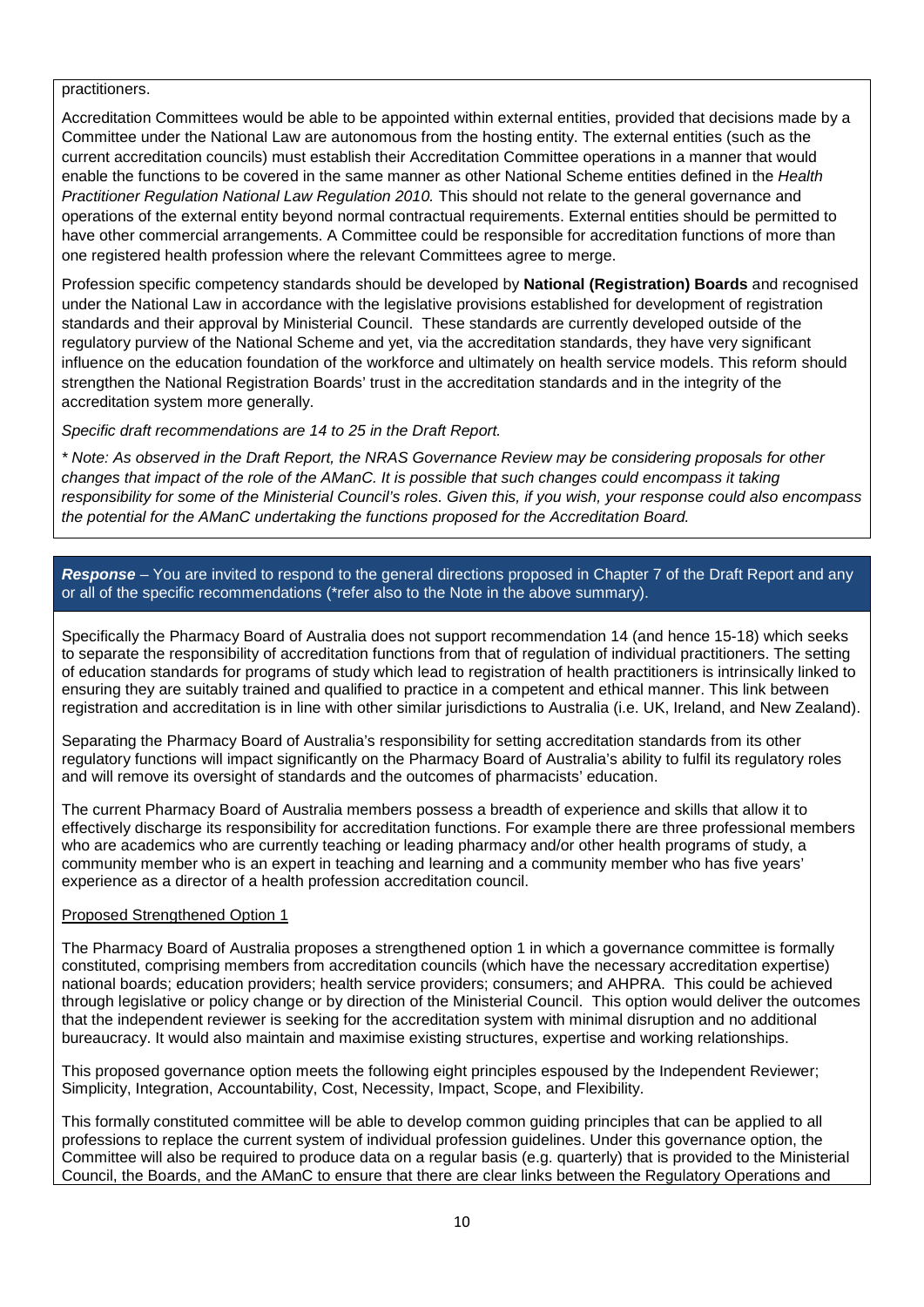*Response –* You are invited to respond to the general directions proposed in Chapter 7 of the Draft Report and any or all of the specific recommendations (\*refer also to the Note in the above summary).

Accreditation functions, and adequate strategic oversight.

This proposed governance option will ensure that the cross-professional accreditation can be dealt with in an efficient manner, while the profession-specific issues remain the domain of each particular Board and there is dialogue between each entity in a transparent and collaborative manner.

### Option 2

The Pharmacy Board of Australia does also not support option 2 and notes that there were few submissions that directly addressed this option and support was limited. The current functions of the AManC are clearly set out in Section 30 of the National Law. This articulates that, subject to the directions of the Ministerial Council, the functions of AManC include deciding the operational policies of AHPRA and ensuring that it performs its functions effectively and efficiently. This is consistent with the operational nature of its functions. In other words, AManC has accountability for the operational arm of the National Scheme (which is AHPRA) and not the regulatory policy and decision making functions of the National Scheme (which is a National Board responsibility).

The Pharmacy Board of Australia agrees with the review team that *expanding the functions of the AManC to include greater decision making in relation to the Accreditation functions of the National Scheme would mean a substantive shift in focus and to do this in isolation of consideration of other broader governance options would be premature* (page 124). In the National Law, the roles of the National Boards, the AManC and AHPRA are intentionally separated and delineated to provide internal balance of powers, thereby maximising the checks and balances to ensure all parties contribute to the safety of the public. Providing one party with additional decision making powers alters this internal balance.

# Option 3

The Pharmacy Board of Australia does not support option 3 and believes the draft Report does not provide a compelling case for this reform in terms of improvements in public safety or the delivery of the six objectives of the National Law.

It is unnecessary to create an additional entity in the Scheme to allow the identified improvements to be made in the accreditation functions. The draft Report clearly articulates the already complex nature of the Scheme and a new entity would only serve to increase the bureaucratic structure and create further silos.

The Pharmacy Board of Australia does not support a model which provides for greater cross-professional standardisation of education program accreditation at the expense of a critical holistic approach to the regulation of a profession. If the policy outcome required is public safety, then the public interest, and indeed effectiveness, is not necessarily served by a standardised one size fits all approach, and this is recognised in the National Law. The Pharmacy Board of Australia believes this is being achieved effectively for the pharmacy profession through the provisional registration, internship and examinations regimen, which ensures competency in practice, in an area of health practice where the public could be exposed to extreme risk. This is in line with comparator countries internationally.

If a "Health Education Accreditation Board" were established, its name is entirely inappropriate. Health Education is a significant body of knowledge in the area of health promotion, public health and illness prevention. There are numerous organisations and programs in this field e.g. the Health Education Council; The Australian Council for Health, Physical Education and Recreation; and the World Health Organization. To propose the use of this title is to ignore and potentially create significant confusion across the health education field. Should this proposal proceed it should be named Health Practitioner Education Accreditation Board.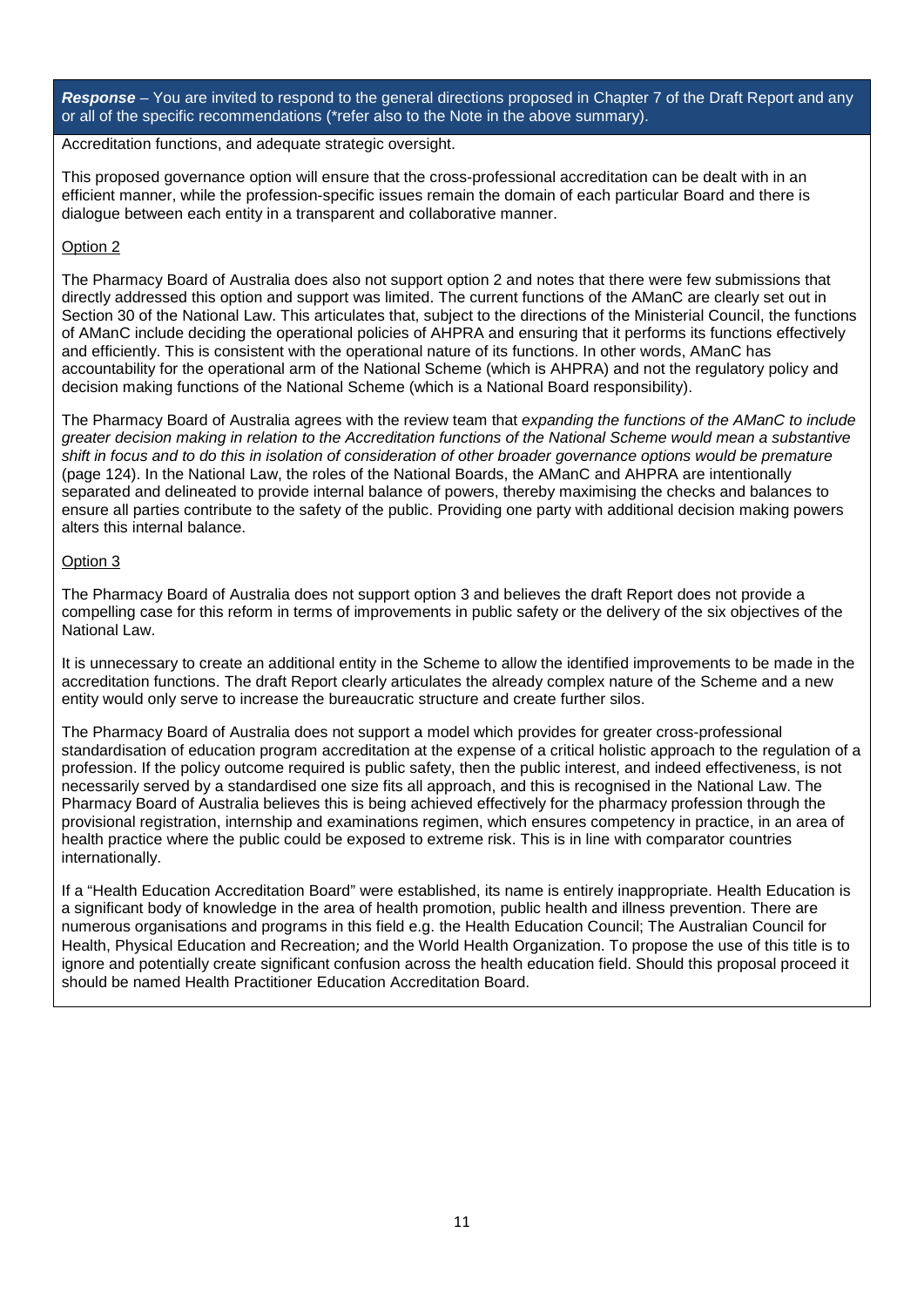#### Reforming governance - the inclusion of non-registered professions

The opportunity to consider unregistered professions in the overall reform of accreditation of health education under the National Scheme was raised in a number of submissions. Unregistered professions operate outside of the National Scheme.

Amendment of the National Law is proposed to allow unregistered health and social care professions to apply to access the skills and expertise of the Accreditation Board and operate their accreditation activities under the umbrella of the Accreditation Board, subject to specified conditions and in a manner that would have no implications for the registration of those professions. All applications for registration would continue to be dealt with through established Ministerial Council processes and in accordance with the COAG agreed criteria.

*Specific draft recommendation is 26 in the Draft Report.*

*Response –* You are invited to respond to the general directions proposed in Chapter 7 of the Draft Report and any or all of the specific recommendations.

The Pharmacy Board of Australia supports the Joint Response from AHPRA and National Boards to this recommendation 26, namely:

"We recognise the benefits to the health and education sectors of consistent approaches to accreditation across the health professions and could undertake this new stream of work on a cost-recovery basis if Ministers wish. Additional detail that would need to be developed including the source of start-up funds and definition of "unregistered health and social care professions". Care would be required to ensure that additional regulatory burden is not placed on the health system or consumers as an unintended consequence and additionally that consumers are not at risk of unregistered professions misrepresenting themselves as registered through association with the new accreditation scheme. These issues would benefit from further research and the timing of this reform may need to follow other reforms which would support its implementation."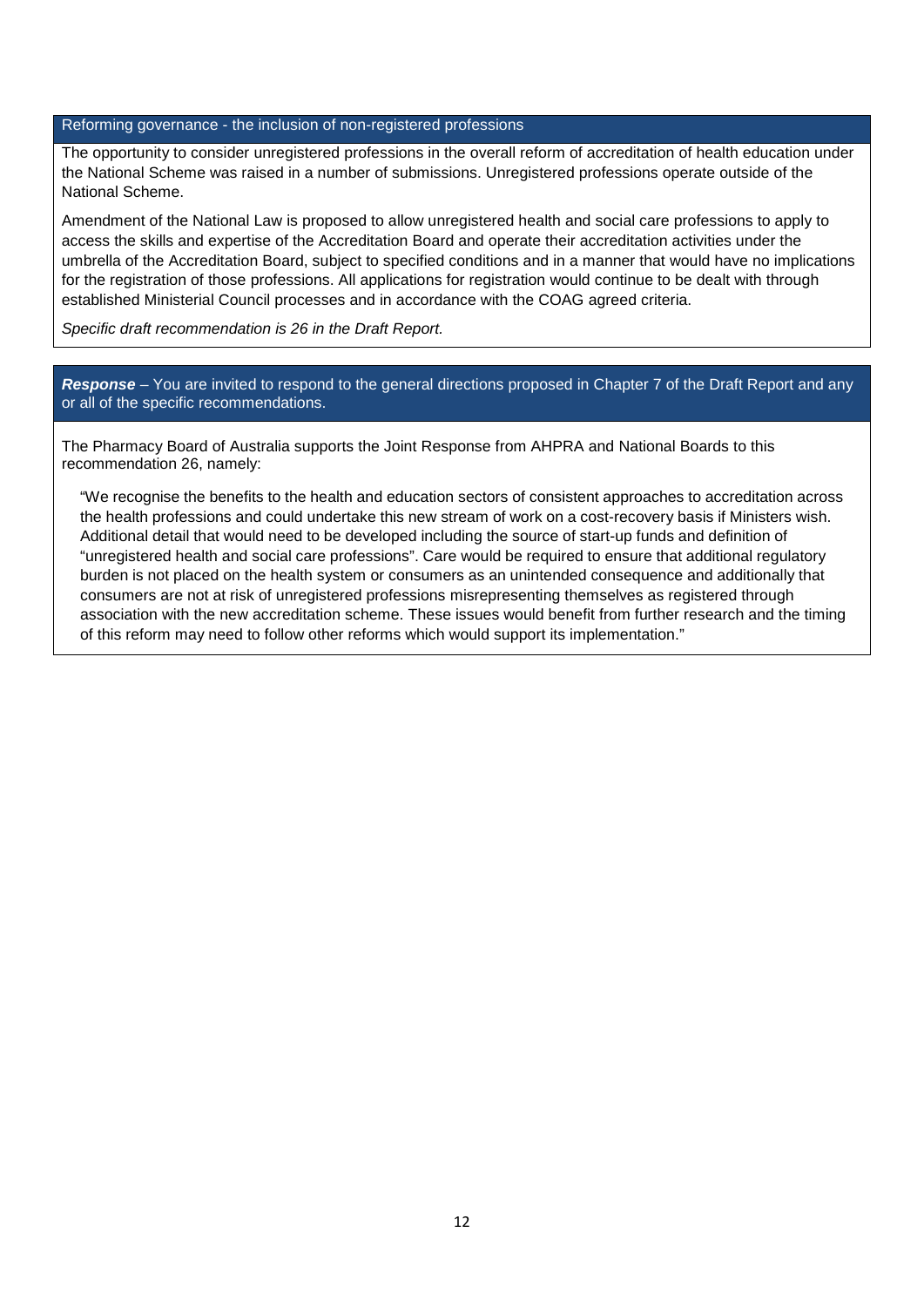#### Assessment of overseas trained practitioners

For overseas trained health practitioners seeking to practice in Australia, accreditation, registration, and skills assessments are part of a broader process that requires engagement with numerous organisations responsible for immigration, state and territory governments, recruitment agencies National Boards, the Australian Health Practitioner Regulation Agency (AHPRA) and potential employers. The Review has focused on decisions, processes and governance relating to functional assignment, monitoring and reporting across the variety of arrangements for the assessment of overseas practitioners. Proposals are:

- AHPRA should lead the development of a whole of National Scheme approach to the assessment of overseas trained practitioners for skilled migration and professional registration and a more consistent approach towards the assessment of overseas trained practitioners and competent authorities.
- The Accreditation Board should lead the development of a more consistent approach to the assessment of overseas trained practitioners and competent authorities and pursue opportunities to pool administrative resources.
- The Accreditation Board, in collaboration with National Boards, Accreditation Committees and specialist colleges, should develop a consistent and transparent approach for setting assessments of qualification comparability and additional supervised practice requirements for overseas trained practitioners, with the latter being aligned with Australian trained practitioner requirements.
- Specialist colleges, in relation to the assessment of overseas trained practitioners, should have their decisions subject to the same requirements as all other decisions made by the entities specified under the *Health Practitioner Regulation National Law Regulation 2010.*
- The Australian Medical Council should undertake all monitoring and reporting on specialist medical colleges in relation to the assessment of overseas trained practitioners.
- Specialist medical colleges should ensure that the two pathways to specialist registration (passing the requirements for the approved qualification or being awarded a fellowship) are documented, available and published on college websites and the information is made available to all prospective candidates

*Specific draft recommendations are 27 to 32 in the Draft Report.*

#### *Response –* You are invited to respond to the general directions proposed in Chapter 8 of the Draft Report and any or all of the specific recommendations.

The Pharmacy Board of Australia believes that the current system of assessment of overseas trained practitioners for skilled migration and professional registration as pharmacists is an efficient and robust model that works effectively to protect the public. Overseas trained practitioners seeking registration as pharmacists in Australia are evaluated against profession-specific requirements to ensure they are competent to practise safely.

The Pharmacy Board of Australia supports the Joint Response from AHPRA and National Boards regarding recommendations 27 -29:

"We support a number of the general directions in Chapter 8 in relation to greater consistency and streamlining but question the basis for others.

Our joint submission recognised the potential for further consistency in relation to the assessment of overseas qualified practitioners, and broadly aligns with recommendations **27** and part of **28**. We would be happy to work with relevant bodies about where administration requirements could be streamlined.

Our reading of recommendation **27** is that it is suggesting a one-step approach, not that all skilled migration assessments are undertaken by accreditation authorities. Under current arrangements, where skilled migration assessments are undertaken by accreditation authorities, international students who complete accredited domestic programs must apply to accreditation councils for a skills assessment even when they hold general registration. This can lead to delays in employment because they need to wait for the skills assessment to get a suitable visa. For some professions with high numbers of international students, this can be a significant proportion of applicants for assessment for skilled migration purposes. We do not support reforms that increase the burden on individuals who require a skills assessment for migration purposes.

As identified in our joint submission, we recognise the scope to reduce duplication in this area, including for domestic graduates, and support proposals to align the assessment of qualifications for individuals seeking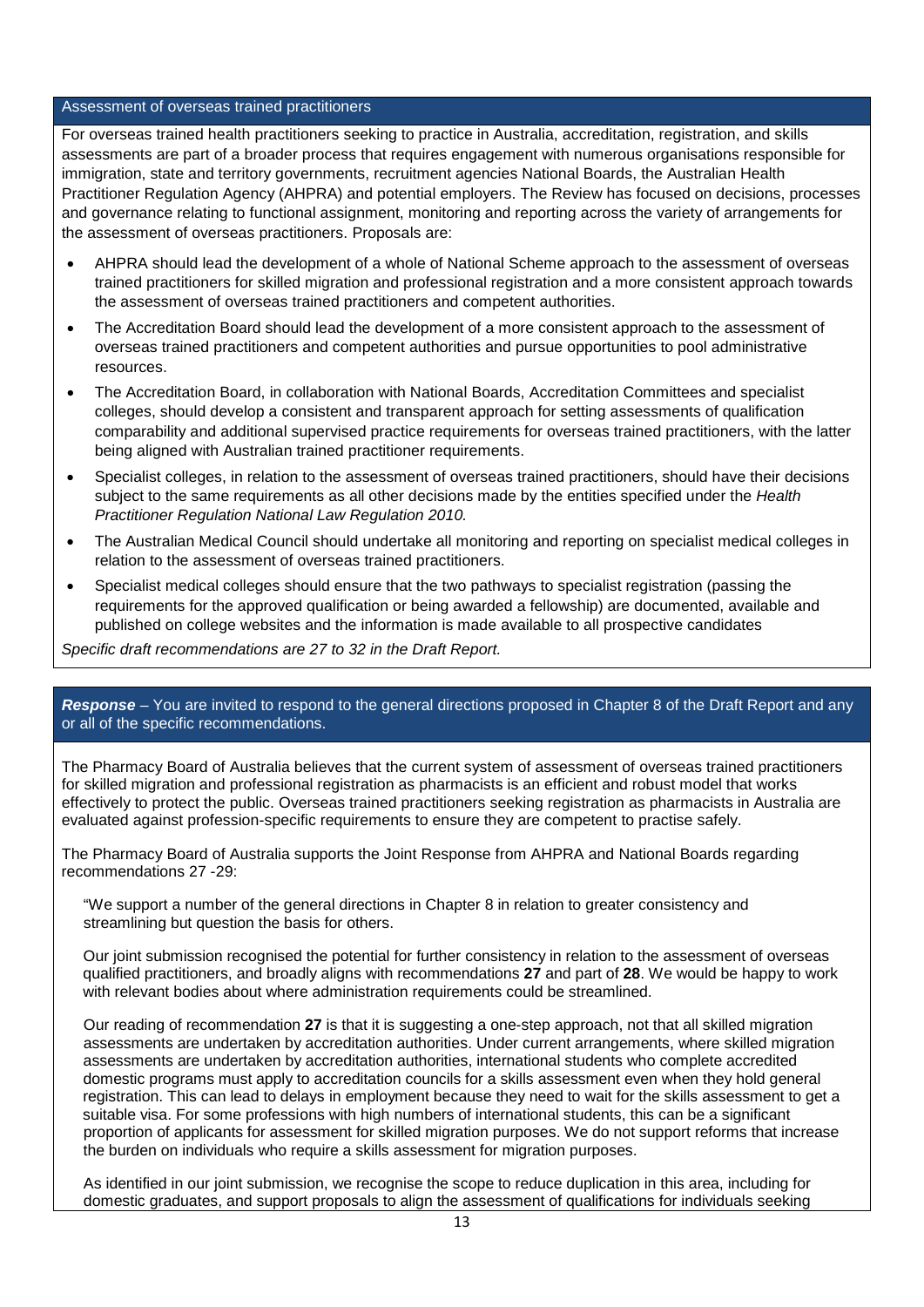*Response –* You are invited to respond to the general directions proposed in Chapter 8 of the Draft Report and any or all of the specific recommendations.

both skilled migration visas and registration in Australia. We support reforms that offer the option to recognise the individual's registration status for visa purposes – particularly for domestic graduates. We do not support reform that requires a registered practitioner to apply separately for skilled migration assessment, particularly for the medical and Chinese medicine professions where this is not currently required.

On recommendation 28, we recognise the potential for further consistency in relation to assessments that have the same regulatory purpose and support related reform. However, we note the term "competent authority" is not used in the National Law. The current "competent authority" pathways have different purposes under the National Law and may be impacted by the proposed recommendation in its current form. It may be helpful to clarify the intended meaning of "assessment of competent authorities" to avoid unintended consequences.

On recommendation **29**, we suggest additional supervised practice requirements for overseas trained practitioners are aligned with the Board-approved professional competency framework, not with requirements for Australian trained practitioners. We note whilst we support the general direction of this recommendation, it may be challenging to implement due to global variation within and between professions. We do not support reforms that would constrain the flexible pathways provided by the National Law as these were deliberately designed to contribute to workforce flexibility, innovative approaches and access to services."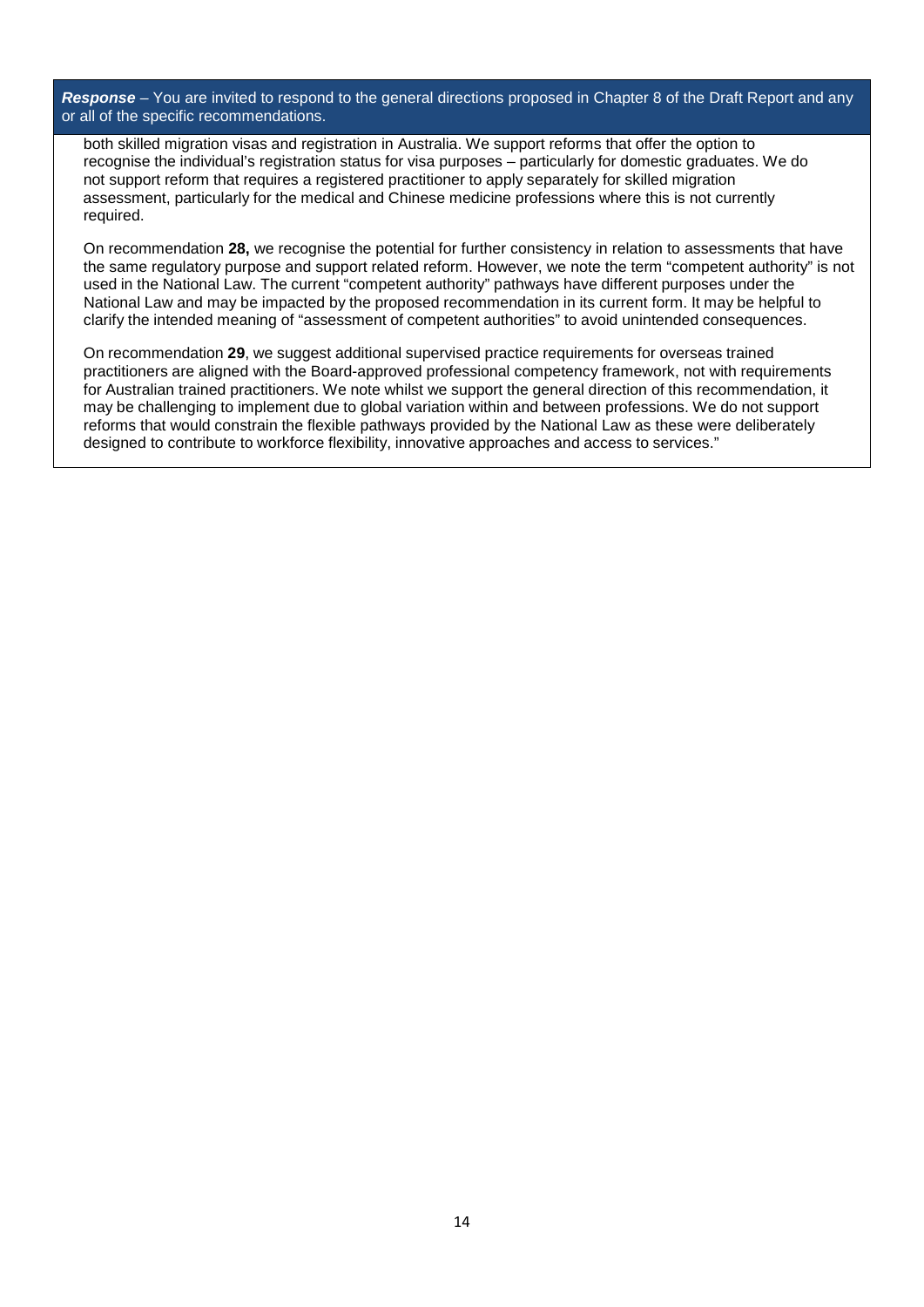#### Other governance matters, including grievances and appeals

The Review is proposing the appointment of the National Health Practitioner Ombudsman and Privacy Commissioner to review any decisions made by the following entities specified under the *Health Practitioner Regulation National Law Regulation 2010*:

- Accreditation Committees in relation to programs of study and education providers of those programs.
- Postgraduate medical councils and specialist colleges (medical, dental and podiatric) in relation to the accreditation of training posts/sites.
- Any designated entity exercising an accreditation function regarding an assessment of the qualifications of an overseas practitioner.

Given the number and variety of entities, it is proposed that the National Health Practitioner Ombudsman and Privacy Commissioner should progressively review those entities' grievances and appeals processes, with the view to making recommendations for improvement by each entity where it is considered those processes are deficient.

*Specific draft recommendations are 33 to 35 in the Draft Report.*

*Response –* You are invited to respond to the general directions proposed in Chapter 8 of the Draft Report and any or all of the specific recommendations.

The Pharmacy Board of Australia has no comments about Recommendation 33-35 and considers these to be out of scope.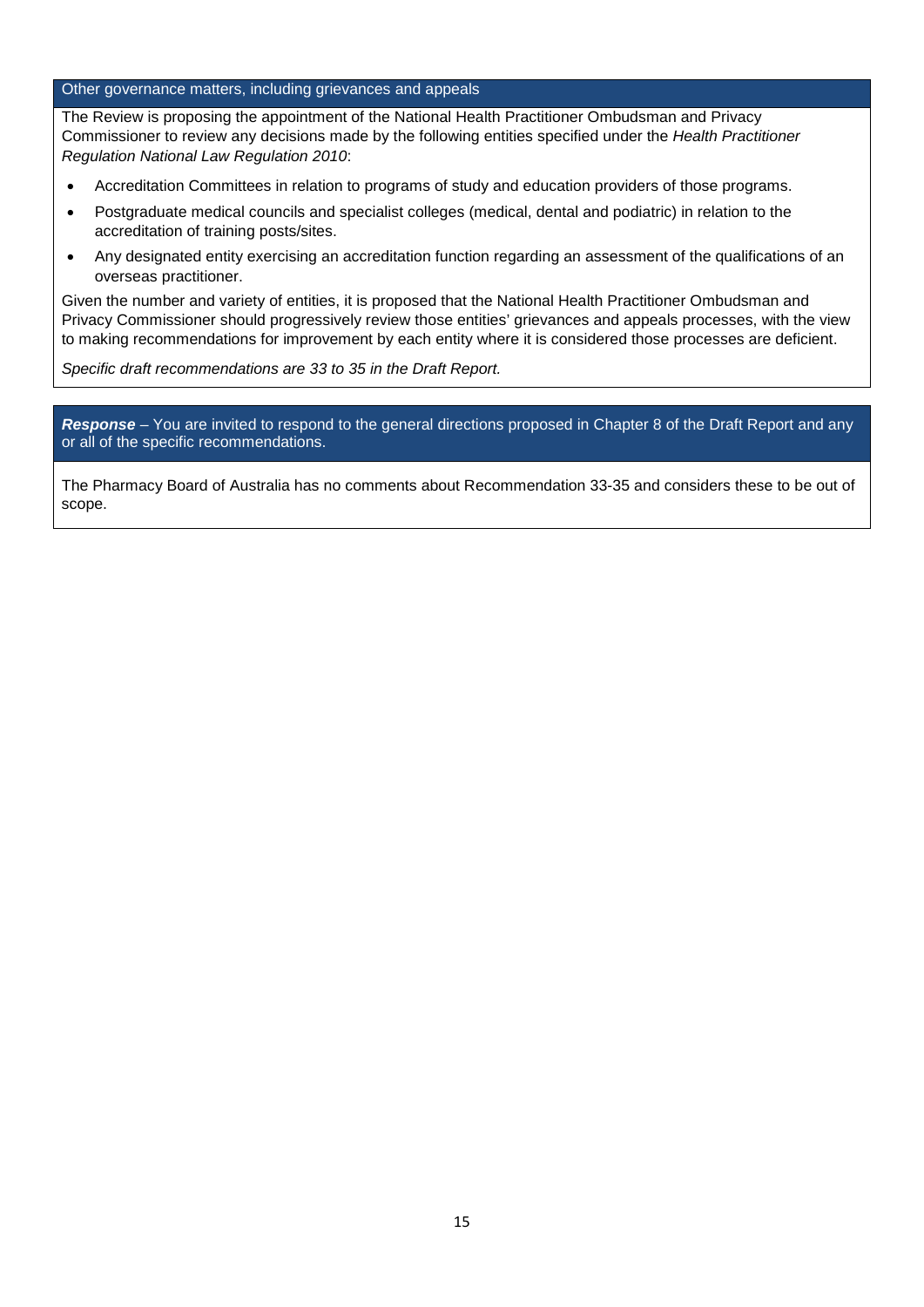#### Setting national reform priorities

A key issue identified by the Review is the paucity of guidance to the governance bodies in the National Scheme on health workforce and system priorities. Consistent and regular policy guidance should be provided by governments and then acted upon by the National Scheme as a whole. This needs to be integrated into overall national reform processes and directions, given that workforce responsiveness is a critical enabler. The Review is proposing the COAG Health Council oversight a policy review process to identify health workforce directions and reforms that:

- Aim to align workforce requirements with broader health and social care policies.
- Engage health professions, consumers, private and not-for-profit health service providers, educators and regulators.
- Is approached in a formal manner in a regular cycle to ensure currency and continuous improvement.

The Review is also proposing that the COAG Health Council (as the Australian Health Workforce Ministerial Council) should then periodically deliver a Statement of Expectations to AHPRA, the AManC, National Registration Boards and the Accreditation Board that encompasses:

- National health workforce reform directions, including policies and objectives relevant to entities.
- Expectations about the role and responsibilities of National Scheme entities, the priorities expected to be observed in conducting operations and their relationships with governments.
- Expectations of regulator performance, improvement, transparency and accountability.

Finally, the Review is proposing the Australian Health Ministers' Advisory Council should work with AHPRA and other entities within the National Scheme to develop a set of clear, consistent and holistic performance indicators that respond to the Statement of Expectations.

*Specific draft recommendations are 36 to 38 in the Draft Report.*

*Response –* You are invited to respond to the general directions proposed in Chapter 8 of the Draft Report and any or all of the specific recommendations.

The Pharmacy Board of Australia supports the principles outlined in recommendations in 36 to 38.